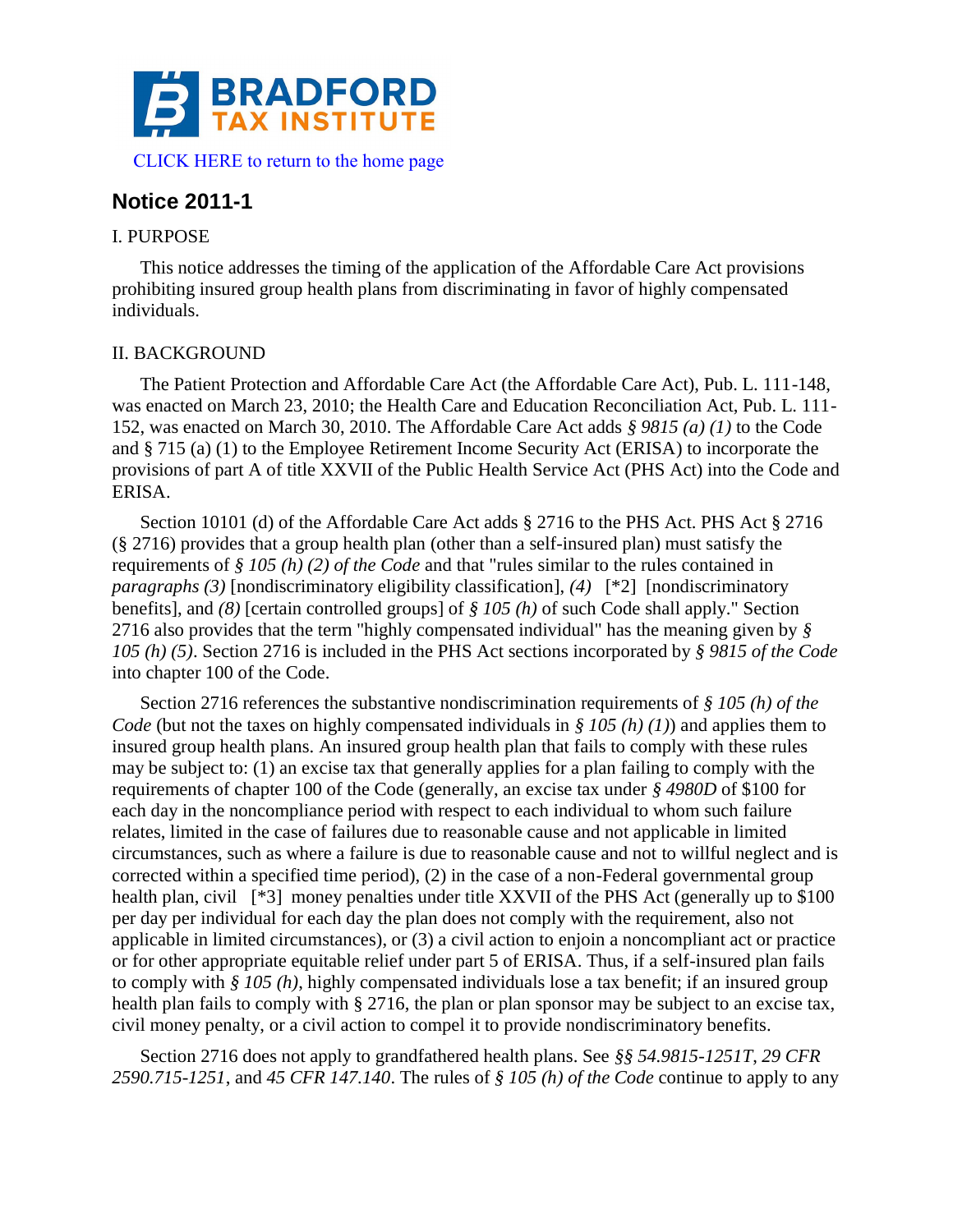self-insured medical reimbursement plan regardless of whether the plan is a grandfathered health plan.

### III. TIMING OF APPLICATION OF § 2716

*Notice 2010-63, 2010-41 I.R.B. 420*, issued on September 20, 2010, requested public comments on guidance needed regarding § 2716. Comments raised fundamental concerns about plan sponsors' ability to comply with § 2716 without regulatory [\*4] guidance, including, in particular, guidance regarding the meaning of § 2716 (b) (1), which provides that "[r]ules *similar to* the rules contained in *paragraphs (3)*, *(4)* and *(8) of section 105 (h)* of such Code shall apply" [emphasis added] to insured plans. The § 2716 (b) (1) reference to rules "similar to" means that guidance must specify in what respects insured plans are subject to the same statutory provisions that apply to self-insured plans under *§ 105 (h) (3)*, *(4)* and *(8)* and in what respects insured plans are subject to rules reflecting a different (although "similar") application of those statutory provisions. Because regulatory guidance is essential to the operation of the statutory provisions, the Treasury Department and the IRS, as well as the Departments of Labor and Health and Human Services (collectively, the Departments), have determined that compliance with § 2716 should not be required (and thus, any sanctions for failure to comply do not apply) until after regulations or other administrative guidance of general applicability has been issued under § 2716. In order to provide insured group health plan sponsors time to implement any changes required as a result of the [\*5] regulations or other guidance, the Departments anticipate that the guidance will not apply until plan years beginning a specified period after issuance. Before the beginning of those plan years, an insured group health plan sponsor will not be required to file IRS Form 8928 with respect to excise taxes resulting from the incorporation of PHS Act § 2716 into *§ 9815 of the Code*.

The United States Department of Labor and the United States Department of Health and Human Services have reviewed this Notice and have requested the Department of the Treasury and the IRS to state that the Departments of Labor and Health and Human Services agree with the Notice.

#### IV. REQUEST FOR COMMENTS

As noted, comments submitted in response to *Notice 2010-63* maintained that, without regulations or other administrative guidance under § 2716, plan sponsors are uncertain how to apply the nondiscrimination provisions. In addition to what is meant by rules "similar to," comments raised a number of other issues regarding the application of § 2716. Comments suggested that guidance address the application of § 2716 before plan years beginning in 2014 (when the State Exchanges, employer responsibility and penalty provisions, [\*6] and related provisions take effect) and also in and after 2014. The Departments recognize that the guidance under § 2716 must take into consideration the Exchange operations and individual and plan sponsor requirements that go into effect after 2013.

The Departments anticipate issuing guidance under § 2716. As a more specific follow-up to the public comments provided in response to *Notice 2010-63*, additional public comments are requested on the issues that should be addressed in that guidance and on the suggested resolution of those issues, including the following: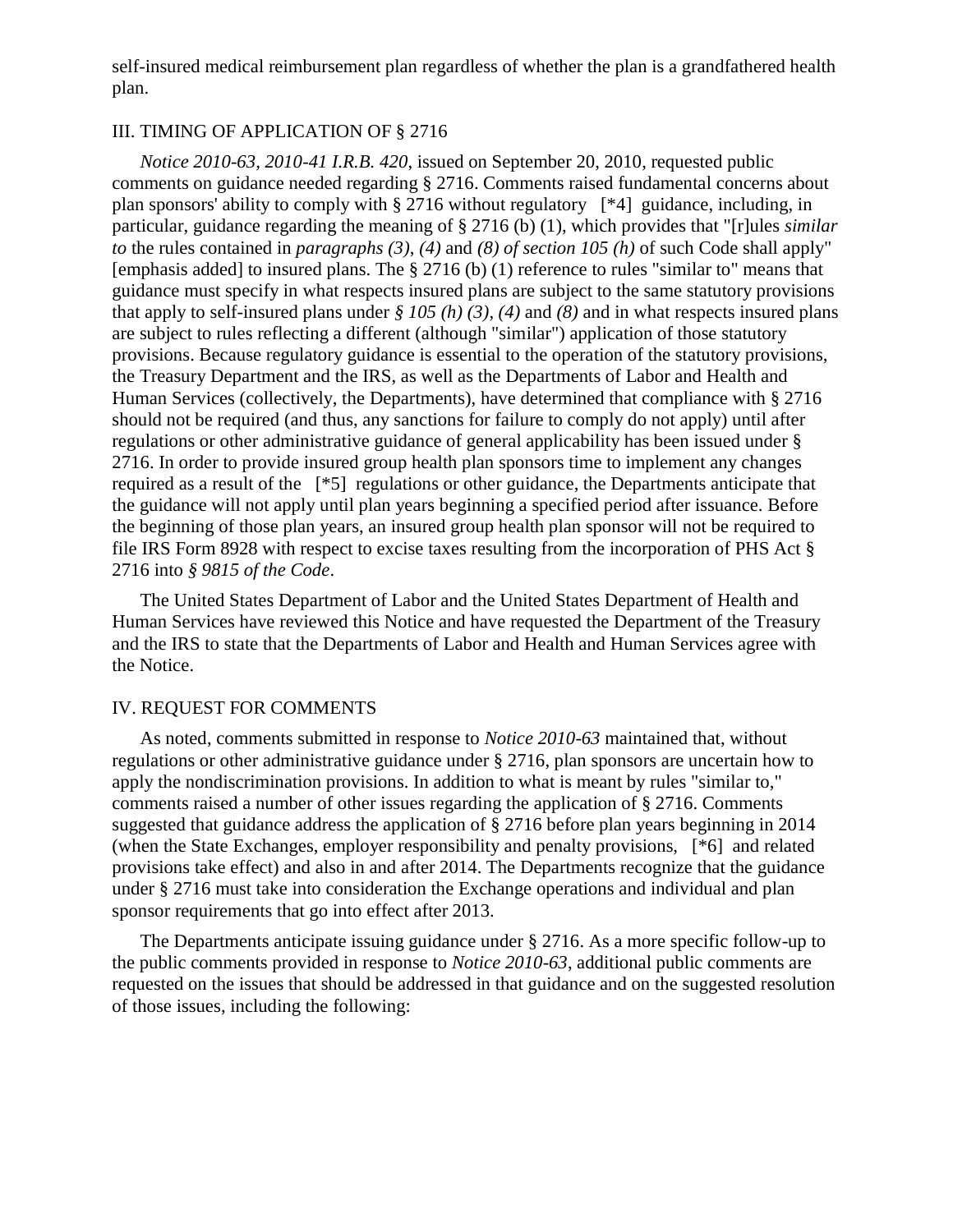- 1. The basis on which the determination of what constitutes nondiscriminatory benefits under *§ 105 (h) (4)* should be made and what is included in the term "benefits." For example, is the rate of employer contributions toward the cost of coverage (or the required percentage or amount of employee contributions) or the duration of an eligibility waiting period treated as a "benefit" that must be provided on a nondiscriminatory basis?
- 2. The suggestion made in previous comments that the Departments have the authority to provide for an alternative method of compliance with § 2716 that would involve only an availability of coverage [\*7] test.
- 3. The application of § 2716 to insured group health plans beginning in 2014 when the health insurance exchanges become operational and the employer responsibility provisions (*§ 4980H of the Code*), the premium tax credit (*§ 36B of the Code*), and the individual responsibility provisions (*§ 5000A of the Code*) and related Affordable Care Act provisions are effective.
- 4. The suggestion in previous comments that the nondiscriminatory classification provision in *§ 105 (h) (3) (A) (iii)* could be used as a basis to permit an insured health care plan to use a highly compensated employee definition in *§ 414 (q) of the Code* for purposes of determining the plan's nondiscriminatory classification.
- 5. The suggestion in previous comments that the nondiscrimination standards should be applied separately to employers sponsoring insured group health plans in distinct geographic locations and on whether application of the standards on a geographic basis should be permissive or mandatory.
- 6. The suggestion in previous comments that the guidance should provide for "safe harbor" plan designs. Specifically, comments are requested on potential safe and unsafe harbor designs that are consistent with the substantive [\*8] requirements of *§105 (h)*.
- 7. Whether employers should be permitted to aggregate different, but substantially similar, coverage options for purposes of § 2716 and, if so, the basis upon which a "substantially similar" determination could be made.
- 8. The application of the nondiscrimination rules to "expatriate" and "inpatriate" coverage.
- 9. The application of the nondiscrimination rules to multiple employer plans.
- 10. The suggestion in previous comments that coverage provided to a "highly compensated individual" (as defined in *§ 105 (h) (5)*) on an after-tax basis should be disregarded in applying § 2716.
- 11. The treatment of employees who voluntarily waive employer coverage in favor of other coverage.